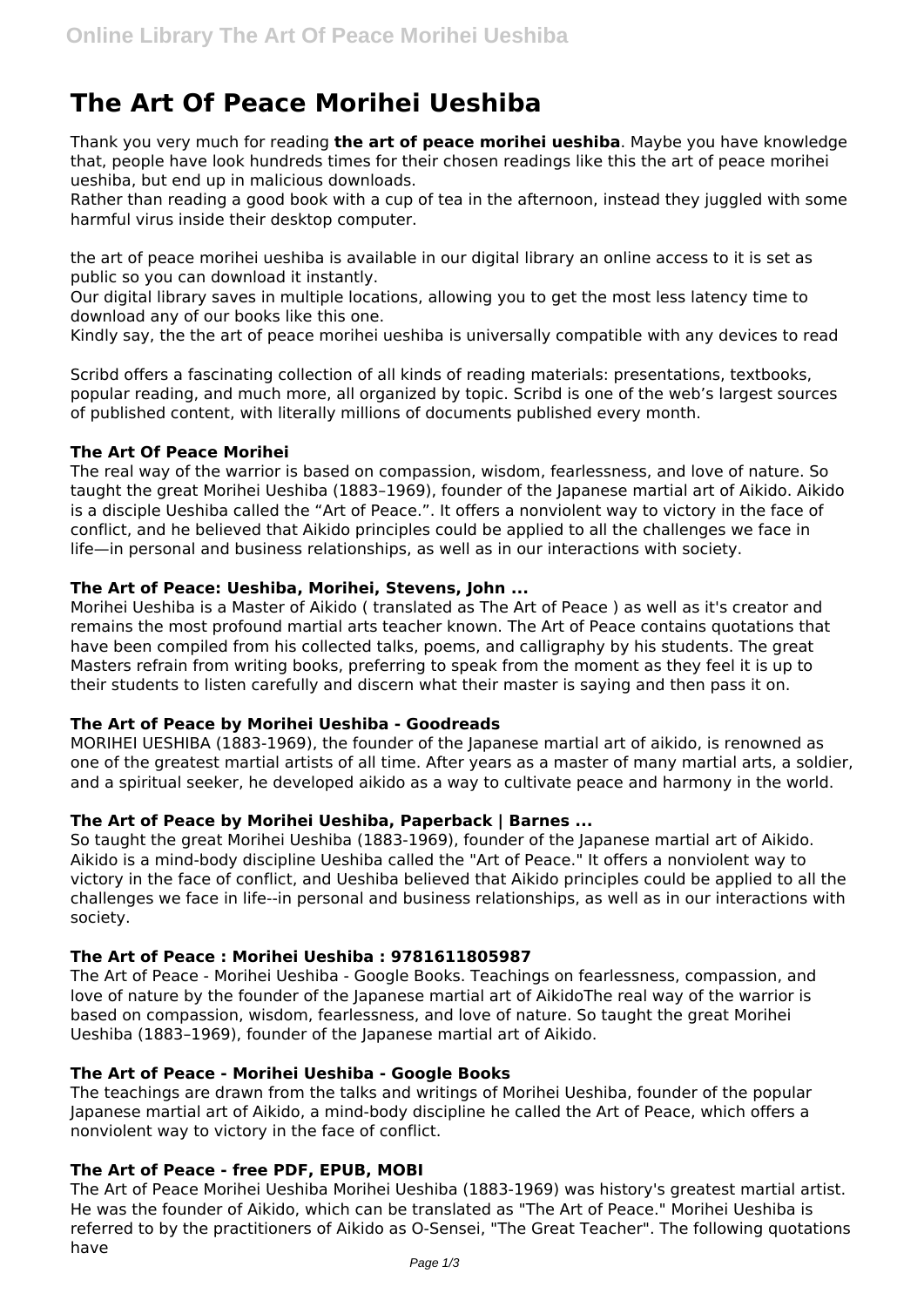# **The Art of Peace - Geocities.ws**

"The Art of Peace is the principle of nonresistance. Because it is nonresistant it is victorious from the beginning. Those with evil intentions or contentious thoughts are instantly vanquished. The Art of Peace is invincible because it contends with nothing." ― Morihei Ueshiba, The Art of Peace

## **The Art of Peace Quotes by Morihei Ueshiba**

Morihei Ueshiba (חם חם, Ueshiba Morihei, December 14, 1883 - April 26, 1969) was a Japanese martial artist and founder of the martial art of aikido.He is often referred to as "the founder" Kaiso ( $\Box$ ) or Ōsensei ( $\Box$ 1, "Great Teacher". The son of a landowner from Tanabe, Ueshiba studied a number of martial arts in his youth, and served in the Japanese Army during ...

## **Morihei Ueshiba - Wikipedia**

The Art of Peace is a beautiful book that first gives you some background on the original author and how they developed into the person that introduces the Art of Peace and Aikido to the world, and then does a very good job of opening your eyes to see what it is really all about.

## **Amazon.com: The Art of Peace: Teachings of the Founder of ...**

Morihei Ueshiba ( $\Box$  $\Box$  Ueshiba Morihei, December 14, 1883 - April 26, 1969) Martial Artist and founder of the Japanese martial art of Aikido. He is often referred to as "the founder" Kaiso ( $\Box$ ) or...

## **The founder of Aikido, Morihei Ueshiba "The Art of Peace ...**

The teachings are drawn from the talks and writings of Morihei Ueshiba, founder of the popular Japanese martial art of Aikido, a mind-body discipline he called the "Art of Peace," which offers a nonviolent way to victory in the face of conflict.

## **The Art of Peace - Morihei Ueshiba | ABC of Success**

Drawn from the talks and writings of Morihei Ueshiba, founder of the popular Japanese martial art known as Aikido, The Art of Peace, presented here in a pocket-sized edition, offers a nonviolent way to victory and a convincing counterpoint to such classics as Musashi's Book of Five Rings and Sun Tzu's Art of War.

# **The Art of Peace - Shambhala Publications**

The real way of the warrior is based on compassion, wisdom, fearlessness, and love of nature. So taught the great Morihei Ueshiba (1883–1969), founder of the Japanese martial art of Aikido. Aikido is a mind-body discipline Ueshiba called the "Art of Peace."

#### **The Art of Peace - Shambhala Publications**

Drawn from the talks and writings of Morihei Ueshiba, founder of the popular Japanese martial art known as Aikido, The Art of Peace, presented here in a pocket-sized edition, offers a nonviolent way to victory and a convincing counterpoint to such classics as Musashi's Book of Five Rings and...

#### **The Art of Peace book by Morihei Ueshiba**

"The Art of Peace is the principle of nonresistance. Because it is nonresistant it is victorious from the beginning. Those with evil intentions or contentious thoughts are instantly vanquished. The Art of Peace is invincible because it contends with nothing."

#### **The 20 Best Art of Peace Quotes - Bookroo**

The teachings are drawn from the talks and writings of Morihei Ueshiba, founder of the popular Japanese martial art of Aikido, a mind-body discipline he called the "Art of Peace," which offers a...

#### **The Art of Peace - Morihei Ueshiba - Google Books**

The teachings are drawn from the talks and writings of Morihei Ueshiba, founder of the popular Japanese martial art of Aikido, a mind-body discipline. he called the "Art of Peace," which offers a nonviolent way to victory in the face of conflict.